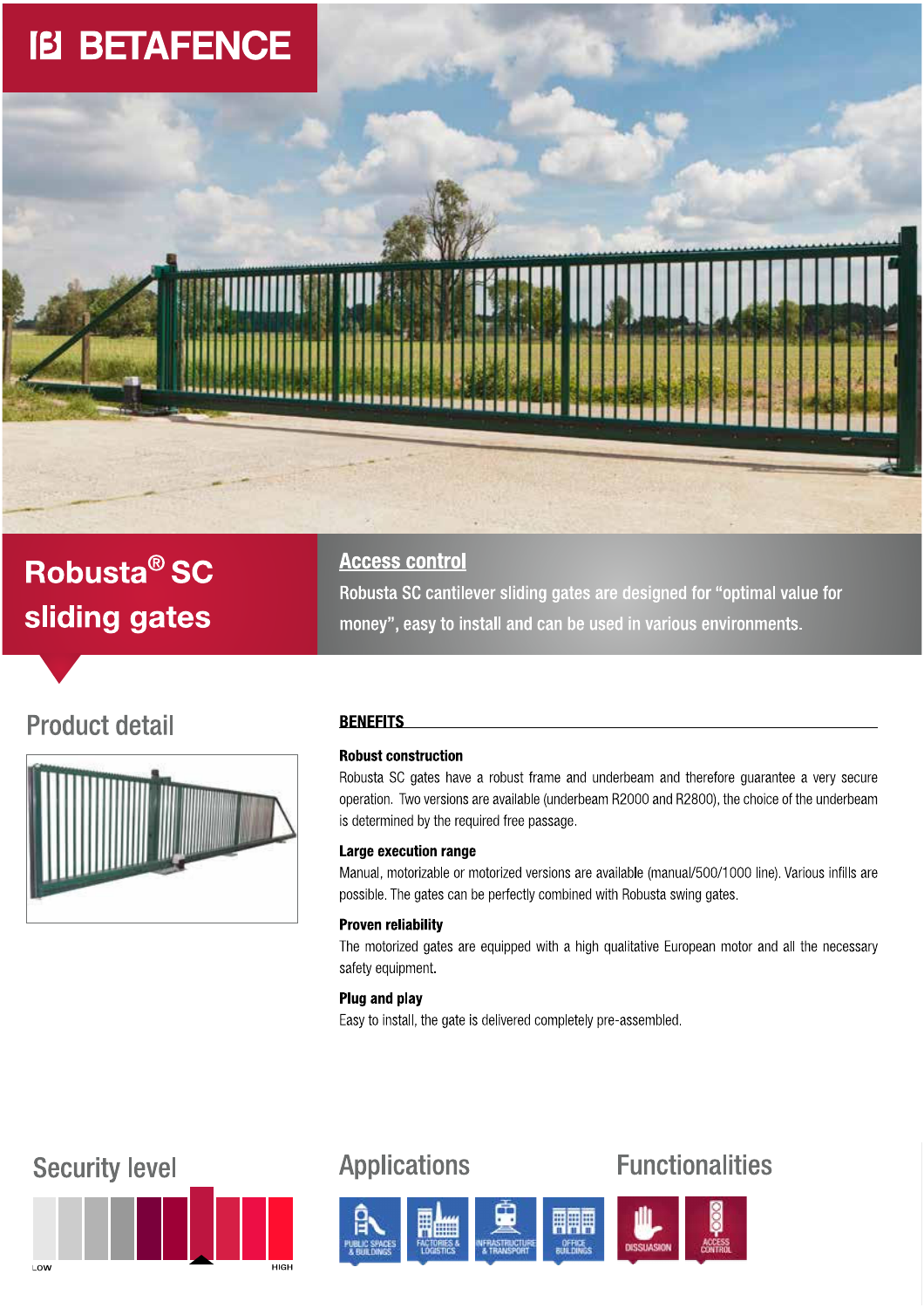## Possible executions

- Manual  $\bullet$
- Motorizable: including inspection holes  $+$  dental rack
- Motorized: deadman key or automatic (including remote control and all necessary safety items)

#### Options

- Double guiding posts for R2000 (manual and motorizable)  $\bullet$
- Dental strip

#### Coating technique

Robusta gates are galvanised in- and outside according to EN10346 (Z275) and polyester coated (min. 100 micron).

## Colours

Standard colours are RAL 6005, RAL 6009, RAL 9010, RAL 7030, anthracite grey RAL 7016 and RAL 9005. Other RAL colours available on request

### CE Marked

Robusta gates are CE marked according to the European regulation: Construction products regulations (CPR) (EU-305/2011) and type tested according to standard EN 13241-1 for industrial, commercial,  $C\epsilon$ garage doors and gates.



| ASSORTMENT TABLE & TECHNICAL CHARACTERISTICS |                                            |                                                                                                                                                                                                                                                                         |            |            |            |            |            |            |             |             |             |
|----------------------------------------------|--------------------------------------------|-------------------------------------------------------------------------------------------------------------------------------------------------------------------------------------------------------------------------------------------------------------------------|------------|------------|------------|------------|------------|------------|-------------|-------------|-------------|
| <b>Commercial width</b>                      |                                            | 3000<br>mm                                                                                                                                                                                                                                                              | 4000<br>mm | 5000<br>mm | 6000<br>mm | 7000<br>mm | 8000<br>mm | 9000<br>mm | 10000<br>mm | 11000<br>mm | 12000<br>mm |
| Free passage (B)                             |                                            | 2916                                                                                                                                                                                                                                                                    | 3909       | 4806       | 5921       | 6991       | 7821       | 8821       | 9712        | 11002       | 11502       |
| Total needed space (C)                       |                                            | 7866                                                                                                                                                                                                                                                                    | 10127      | 12016      | 14361      | 16926      | 19046      | 21721      | 23712       | 26372       | 27102       |
| Nominal<br>height<br>mm                      | Real height<br>from<br>foundation<br>mm(A) | R 2000<br>R 2800<br>Dim. underbeam: 200 x 160 mm<br>Dim. underbeam: 280 x 200 mm<br>Frame: $80 \times 60$ mm<br>Frame: H: 100 x 100 mm - V: 100 x 80 mm<br>Infills: bars $25 \times 25 \times 1,50$ mm (square)<br>Infills: bars $30 \times 30 \times 1,50$ mm (square) |            |            |            |            |            |            |             |             |             |
| 1000                                         | 1072                                       | (max distance between the bars is 110mm)<br>(max distance between bars is 105 mm)                                                                                                                                                                                       |            |            |            |            |            |            |             |             |             |
| 1200                                         | 1272                                       | Optional infill: Nylofor panels and SEC flat<br>Optional infill: Nylofor panels and SEC flat                                                                                                                                                                            |            |            |            |            |            |            |             |             |             |
| 1500                                         | 1572                                       | Guiding post: 120 x 80 x 3 mm<br>Guiding post: double, 120 x 80 x 3 mm<br>120*120 (for height $>=2m$ and or width $>=8m$ )<br>For automatic gates : guiding post is always                                                                                              |            |            |            |            |            |            |             |             |             |
| 1700                                         | 1772                                       | For automatic gates : guiding post is always single sided.<br>single sided.                                                                                                                                                                                             |            |            |            |            |            |            |             |             |             |
| 2000                                         | 2072                                       |                                                                                                                                                                                                                                                                         |            |            |            |            |            |            |             |             |             |
| 2400                                         | 2472                                       | R 2000 (characteristics same as R 2000 above)<br>R 2800 (characteristics same as R 2800 above)                                                                                                                                                                          |            |            |            |            |            |            |             |             |             |

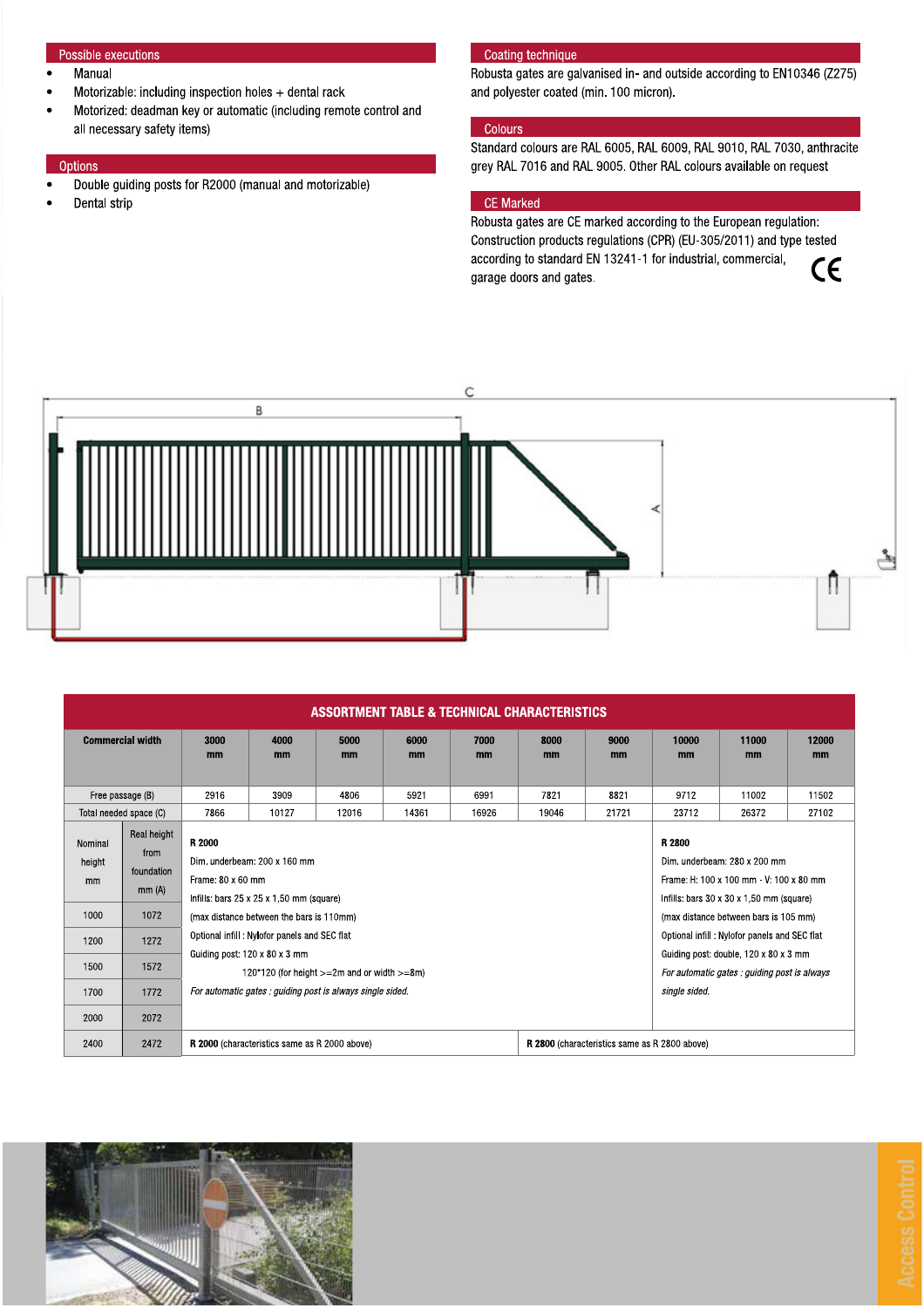| <b>MECHANICAL SPECIFICATIONS OF ROBUSTA SC GATES</b>   |                                                                       |                                                                       |  |  |  |  |  |  |
|--------------------------------------------------------|-----------------------------------------------------------------------|-----------------------------------------------------------------------|--|--|--|--|--|--|
| <b>Type</b>                                            | R2000                                                                 | R2800                                                                 |  |  |  |  |  |  |
| Free passage<br>Heights from 1,00 to 2,40 metres       | 3 to 9 metres                                                         | 8 to 12 metres                                                        |  |  |  |  |  |  |
| Available versions                                     | manual<br>motorisable<br>motorised (dead man key<br>+ full automatic) |                                                                       |  |  |  |  |  |  |
| <b>Gate wing construction</b>                          |                                                                       |                                                                       |  |  |  |  |  |  |
| Underbeam                                              | 200 x 160 x 5 mm                                                      | 280 x 200 x 5 mm                                                      |  |  |  |  |  |  |
| Frame                                                  | 80 x 60 x 3 mm                                                        | 100 x 100 x 3 mm: horizontal<br>$100 \times 80 \times 3$ mm: vertical |  |  |  |  |  |  |
| tubular infill (standard)                              | 25 x 25 x 1,5 mm                                                      | 30 x 30 x 1.5 mm                                                      |  |  |  |  |  |  |
| Distance between bars                                  | 110 mm                                                                | 105 mm                                                                |  |  |  |  |  |  |
| Locinox key lock                                       | only for the manual gate                                              |                                                                       |  |  |  |  |  |  |
| <b>Optional infill</b>                                 |                                                                       |                                                                       |  |  |  |  |  |  |
| Nylofor panels or SEC flat                             | optional                                                              |                                                                       |  |  |  |  |  |  |
| <b>Guiding post</b>                                    | manual and motorisable                                                |                                                                       |  |  |  |  |  |  |
| Type                                                   | single post bridge                                                    | double post bridge                                                    |  |  |  |  |  |  |
| Dimensions if height is less than 2 metres             | 120 x 80 x 3 mm                                                       | 120 x 80 x 3 mm                                                       |  |  |  |  |  |  |
| Dimensions if height equal to or greated than 2 metres | 120 x 120 x 3 mm and all heights from 8 metres                        |                                                                       |  |  |  |  |  |  |
| Double sided guiding post                              | optional                                                              |                                                                       |  |  |  |  |  |  |
| <b>Guiding post</b>                                    | motorised version                                                     |                                                                       |  |  |  |  |  |  |
| Type                                                   | single post                                                           | single post                                                           |  |  |  |  |  |  |
| <b>Dimensions</b>                                      | 120 x 80 x 3 mm / 120 x 120 x 3 mm                                    | 200 x 100 x 4 mm                                                      |  |  |  |  |  |  |
| Lock post                                              | manual version                                                        |                                                                       |  |  |  |  |  |  |
| Type                                                   | post in line                                                          | post in line                                                          |  |  |  |  |  |  |
| <b>Dimensions</b>                                      | 120 x 120 x 3 mm                                                      | 120 x 120 x 3 mm                                                      |  |  |  |  |  |  |
| Lock post                                              | motorisable and motorised versions                                    |                                                                       |  |  |  |  |  |  |
| <b>Types</b>                                           | double post bridge                                                    |                                                                       |  |  |  |  |  |  |
| <b>Dimensions</b>                                      | 120 x 80 x 3 mm                                                       | 120 x 80 x 3 mm                                                       |  |  |  |  |  |  |
| Dental rack on motorisable versions only               |                                                                       |                                                                       |  |  |  |  |  |  |
| Module                                                 | module 4                                                              |                                                                       |  |  |  |  |  |  |
| Material                                               | Steel-reinforced PA6                                                  |                                                                       |  |  |  |  |  |  |
| Pre-installed                                          | yes                                                                   |                                                                       |  |  |  |  |  |  |

| TECHNICAL SPECIFICATIONS FOR THE MOTORISATION OF ROBUSTA SC SLIDING GATES<br>746 ER = 500 LINE / 844 = 1000 LINE |                       |           |              |  |  |  |  |
|------------------------------------------------------------------------------------------------------------------|-----------------------|-----------|--------------|--|--|--|--|
|                                                                                                                  | R2000                 |           | <b>R2800</b> |  |  |  |  |
| <b>Use</b>                                                                                                       | Normal <sup>(1)</sup> | Intensive | Intensive    |  |  |  |  |
| <b>FAAC</b> motorisation type                                                                                    | 746                   | 844       | 844          |  |  |  |  |
| <b>Controller reference</b>                                                                                      | 780D                  |           |              |  |  |  |  |
| <b>Number of photocells</b>                                                                                      | 2 sets                |           |              |  |  |  |  |
| Photocell heights (hardwired)                                                                                    | 180 and 900 mm        |           |              |  |  |  |  |
| <b>Pressure strips</b>                                                                                           | <b>Active ASO</b>     |           |              |  |  |  |  |
| Number of pressure strips on the guiding post bridge                                                             | $\overline{2}$        |           |              |  |  |  |  |
| Gate wing head pressure strip                                                                                    | Active                |           |              |  |  |  |  |
| Pressure strip on beam at the rear of the gate wing                                                              | not possible          |           |              |  |  |  |  |
| <b>Warning light</b>                                                                                             | 1 PC                  |           |              |  |  |  |  |
| Area lighting                                                                                                    | optional              |           |              |  |  |  |  |
| Number of remote-controls supplied, 2 channels                                                                   | $\overline{c}$        |           |              |  |  |  |  |
| Number of controls available for dry contacts                                                                    | $\overline{2}$        |           |              |  |  |  |  |

(1) Normal use : max. 50 cycles per day